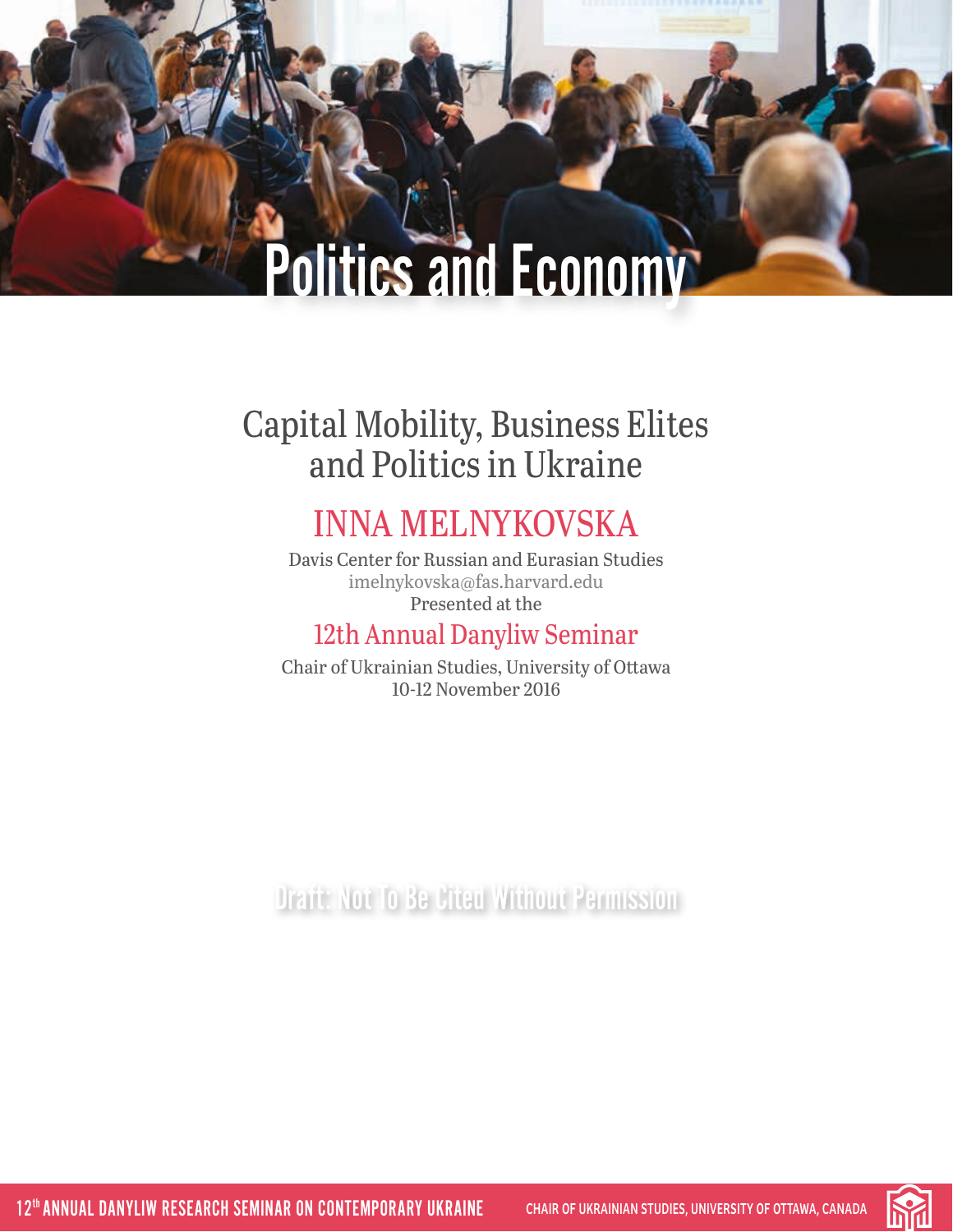#### Introduction

Oligarchic system of state governance persists in post-Maidan Ukraine. The patronal networks between the business elites and politicians constitute the core of the system. Preferment of government helps the business elites to establish big holdings and accumulate large fortunes, which they in return channel into political influence, usually by means of informal financial support to politicians. After the end of Viktor Yanukovych's presidency and re-establishment of a parliamentary-presidential system the big business elites rapidly adapted to a new political setting. The early parliamentary and local elections did not harm the representation of business interests in the parliament and local councils. Rather, under conditions of political uncertainty business elites increasingly looked for putting their representatives on parties' lists or winning direct mandates. Also, the new executive leadership, both the president and the government, engages into informal bargaining and agreements with the business elites. Hence, the mutually beneficial symbiosis remains the key mechanism in the post-Maidan political processes. Furthermore, neither hardship of the economic crisis, nor annexation of the Crimea, nor military conflict in the eastern regions has broken off the dominance of politically influential business elites in Ukrainian economy. Despite the establishment of new independent media outlets, Ukrainian big business kept their influence in the media landscape and still manipulates the public opinion.

The big business paradoxically has been a blessing and a curse at the same time. On the one hand, it still contributes to relative media plurality, political competition, and stability of state structures. During the Maidan-protests Ukrainian liberal opposition received significant financial and media support from major domestic business groups, which in turn enabled mass mobilization and undermined the consolidation of authoritarian rule by the former president Yanukovych. The rivalry between the business groups continues to ensure a certain level of political competition in contemporary Ukrainian politics. In addition, the post-Maidan governments have heavily relied on the big business to keep the southeastern regions of the country stable and under the control of the Ukrainian state. In this sense, the big business elites are the relative goodness, as they have safeguarded the Ukrainian sovereignty and democracy by default.

On the other hand, the big business is blamed for the uncompetitive business environment, weak state structures, and persistent corruption. The oligarchic rule, it is said, is the biggest obstacle to privatization, transparency and anti-corruption reforms, which are expected to bring Ukraine closer to the European Union (EU). Furthermore, under conditions of military conflicts and external threat, the oligarchic rule undermines military capacities and subverts public order. The big business utilizes the situation of the military conflict and the patriotic movement to improve its legitimacy and defend its rent-seeking activities. Thereby, it uses the media outlets in its ownership to undermine public trust in state institutions and to strengthen the populist sentiments. Also,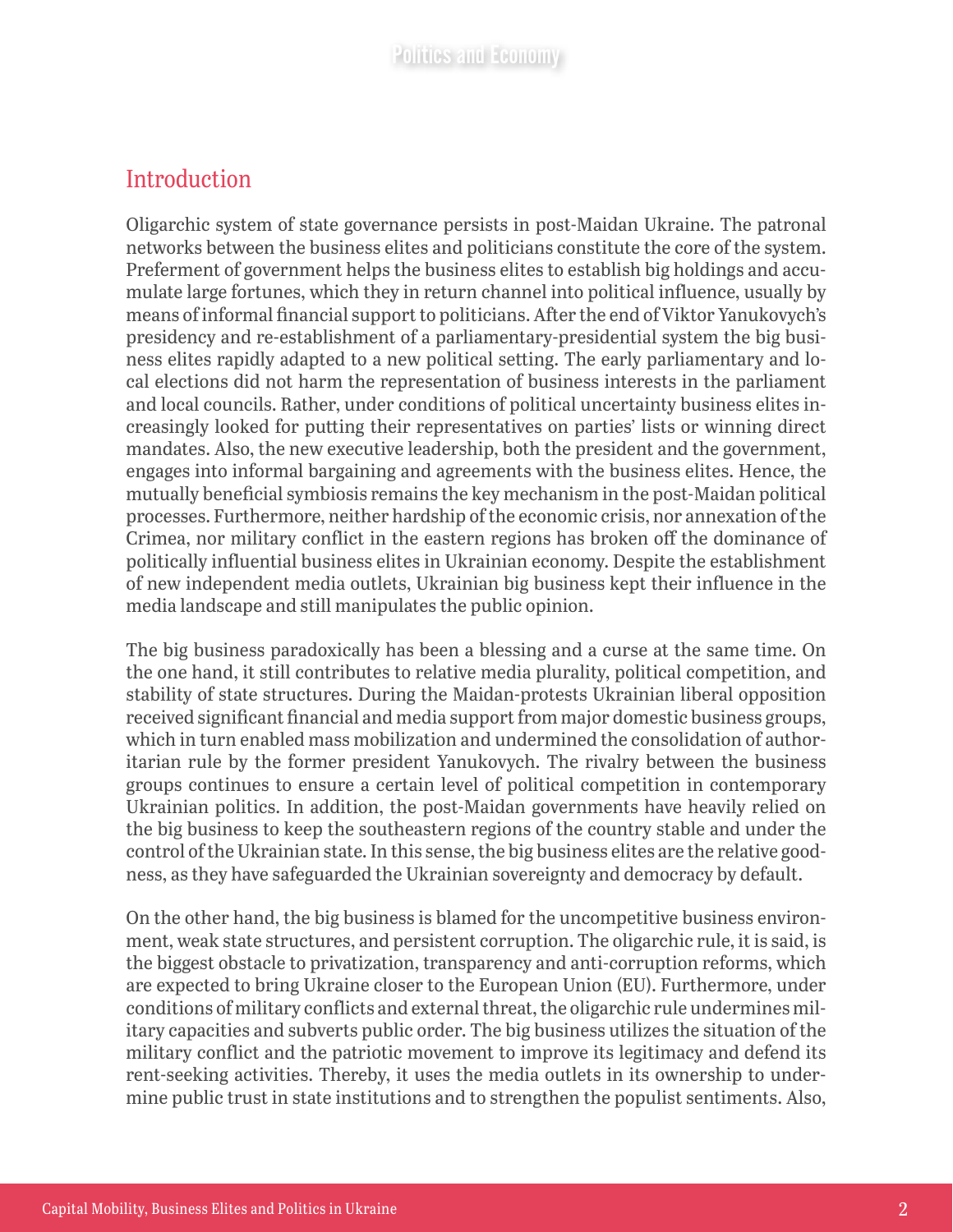the big business elites, in particular the business group 'Privat' of Ihor Kolomoysky, (mis-) appropriates volunteer battalions to defend their business interests.

At present, the negative impact of the oligarchic rule outweighs its relatively positive effects. The big business becomes the main obstacle to sustainable economic development, full-fledged democracy, the effective rule of law and approximation with the EU; and it represents an internal threat to Ukraine's national security. Hence, 'de-oligarchization' ranks high on the reform agenda.

Contemporary policy and academic discussions about the fight against corruption and the 'de-oligarchization' in Ukraine demonstrate two pitfalls. First, they view the preferences of the big business as static and usually interpret them in normatively negative terms. Accordingly, the business elites are immutable rent-seekers and predators. Thus, the reform recommendations suggest the full elite replacement in political institutions and state administration and the prosecution of business fortunes (Abrams and Fish 2016). The evolution of the oligarchic rule and the (potential of) transformation of business preferences and strategies are neglected. Second, the policy suggestions target the domestic context of Ukrainian economy and politics, such as cutting ties between politicians and business elites through state financing of parties or closing sources of oligarchic rents through privatization of state enterprises (Lough and Solonenko 2016; Wilson 2016). However, the capital of Ukrainian business is mobile and their corporate activities also have an international dimension. Ukrainian holdings belong to the emerging multinationals in the global markets. In addition to trade with goods and services, they are active as investors and borrow money in global financial markets. Thus, they are exposed to the conditionality of the global economy, which in its turn has the potential to transform the business preferences and its behavior at home.

De-oligarchization efforts, I argue, should approach Ukrainian big business elites as rational actors with their costs-benefits calculations and incorporate the theoretical knowledge on business preferences and their transformation. Such norm-free approach can help to better understand the workings of Ukrainian oligarchy. Taking into account the international dimension of Ukrainian business activities provides the knowledge on the potential of the global economy to enhance the transformation of Ukrainian business elites from 'robber barons' to Western-like capitalists and thus promises innovative ideas about how to tame Ukrainian oligarchic rule.

With Ukrainian business elites in focus, I address the following research questions:

• How effective is the transformative power of the global economy in enhancing the transformation of Ukrainian business elites, in terms of their preferences and behaviors in Ukrainian economy and politics?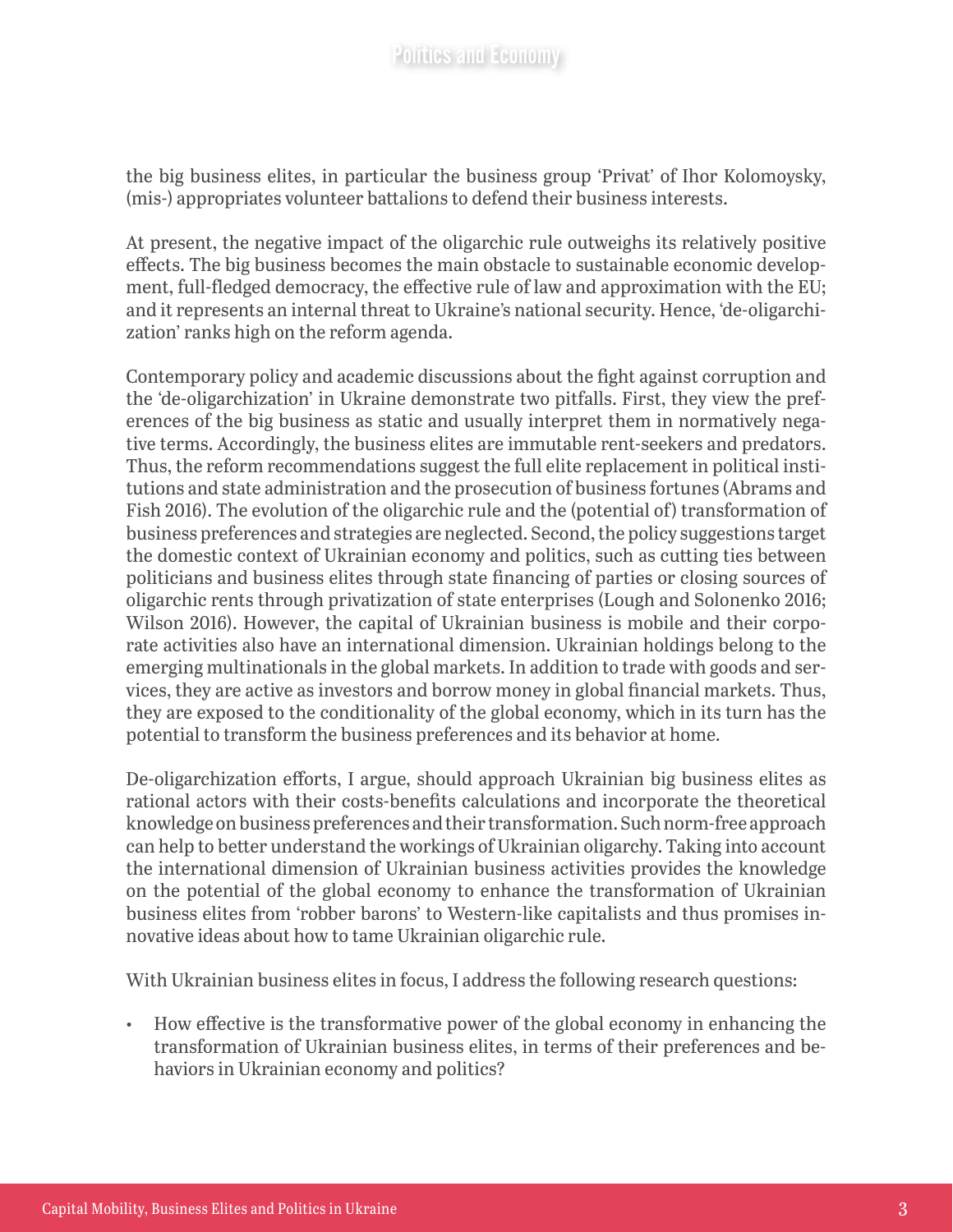• What hinders or promotes the transformative power of the global economy? In particular, what and how shapes its power in post-Maidan Ukraine?

Contemporary research on the influences of the economic and financial globalization in the developing countries is limited to the mainly quantitative macro-analyses of the relationship between political regimes and globalization. In this paper, I follow the innovative mechanic (qualitative) approach to interrogate this relationship. I introduce the micro-agency of big business that plays the role of a transmitter in the link between the two macro-phenomena. Thereby, I unpack the process by which utility-maximizing business elites shift their preferences and implement them into economic behaviors and strategies towards a political regime as a result of the capital mobility and under influence of the economic and financial globalization.

Particularly, I concentrate on Ukrainian business groups who have a dominant position at least in one economic sector, who are represented in Ukrainian politics (and have the capacities to influence it), and who are integrated globally (in particular, in the global financial markets). To account for sectoral specifics, I include Ukrainian business groups that concentrate their assets either in energy, heavy and chemical industries or in agriculture. I rely on the data provided by capital market agencies, stock exchanges, media as well as Ukrainian holdings themselves.

#### Two Faces of Business Elites

Political Economy suggests that big business can behave as 'roving' or 'stationary' actors and have different economic preferences accordingly. The varying preferences of big business result in different economic behaviors and organizational forms of business companies.

Roving big business has short-term time horizon and is primarily interested in capital accumulation, which is often accompanied by rent-seeking activities and bad governance (e.g. access to state subsidies and concessional loans, preferred treatment in state bids). It strives to maximize its fortune (frequently by means of corporate raiding) as well as to enter and strengthen its positions in diverse economic sectors and business areas as much as possible – so that its business is organized into cross-sectoral financial-industrial groups.

Stationary big business has long-term horizons and concentrates on security of the accumulated capital and the preservation of its positions in the markets where it operates. In its economic activities, such business goes for profit-making, optimization of the production and management processes and complies with the standards of good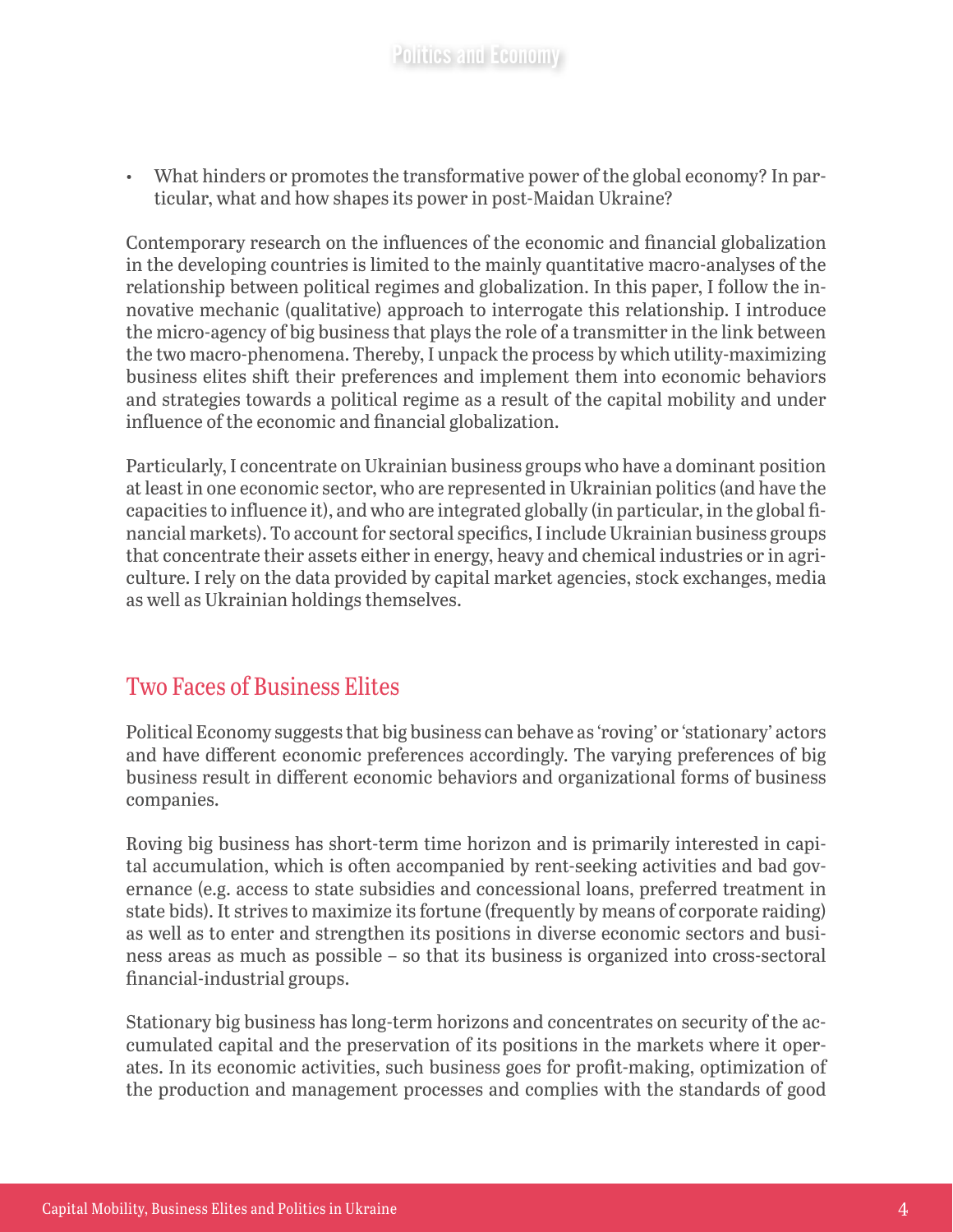corporate governance. As a result, the business is organized into integrated companies & holdings business groups.

Furthermore, different economic preferences are associated with certain political strategies of big business. As big business is recognized to be a decisive actor in regime dynamics and state building, their political strategies eventually catalyze the establishment of different political regimes and states (Pleines 2016; Melnykovska 2015). While roving business is expected to support autocrats and predatory state, the stationary business is seen as a promoter of democratic institutions and developmental state.

Roving big business can transform into the stationary version, either endogenously in the process of its (economic) evolution or exogenously triggered by the context in which big business operates. Yet, the context of the Ukrainian partial economic reforms and patronal politics offers a great variety of rents sources and opportunities for further enrichment even under condition of the economic crisis and the military conflict. Hence, the domestic local context could hardly trigger such a transformation of Ukrainian business elites. However, the operational context of business groups has not been limited to the post-Soviet domestic markets. After the financial crises in the late 1990s, trade and credit capacities of the domestic markets were limited. Hence, Ukrainian big business was forced to (partially) relocate its economic activities and raise financial resources in the global economy. Consequently, it became increasingly exposed to the influences of the global economy.

#### Transformative Power of the Global Economy

The global economy, in particular global financial markets, provides a strong 'conditionality' for business groups to transform to 'stationary' actors. Being involved in the global economy, they become more sensitive to the international perception of their credibility (Haufler 2013) and have to adapt their (local) business structures and activities to global rules of doing business, such as good corporate governance, full accountability and transparency (Braithwaite and Drahos 2000; Heinrich 2003), which correspond with the preferences and economic behavior of 'stationary' business. In return for compliance with these demands, the global economy offers certain incentives such as trade deals, lower credit rates and growing investment (Jensen 2003).

Moreover, the global economy can increase the strategic risks for business elites, as it leads to increased competition in the local markets (Ozel 2012). It provides new opportunities for middle business to make money and to grow to big business status. Newcomers compete with the established business groups for market shares and political resources. In addition, the dependence on external financial flows triggers differen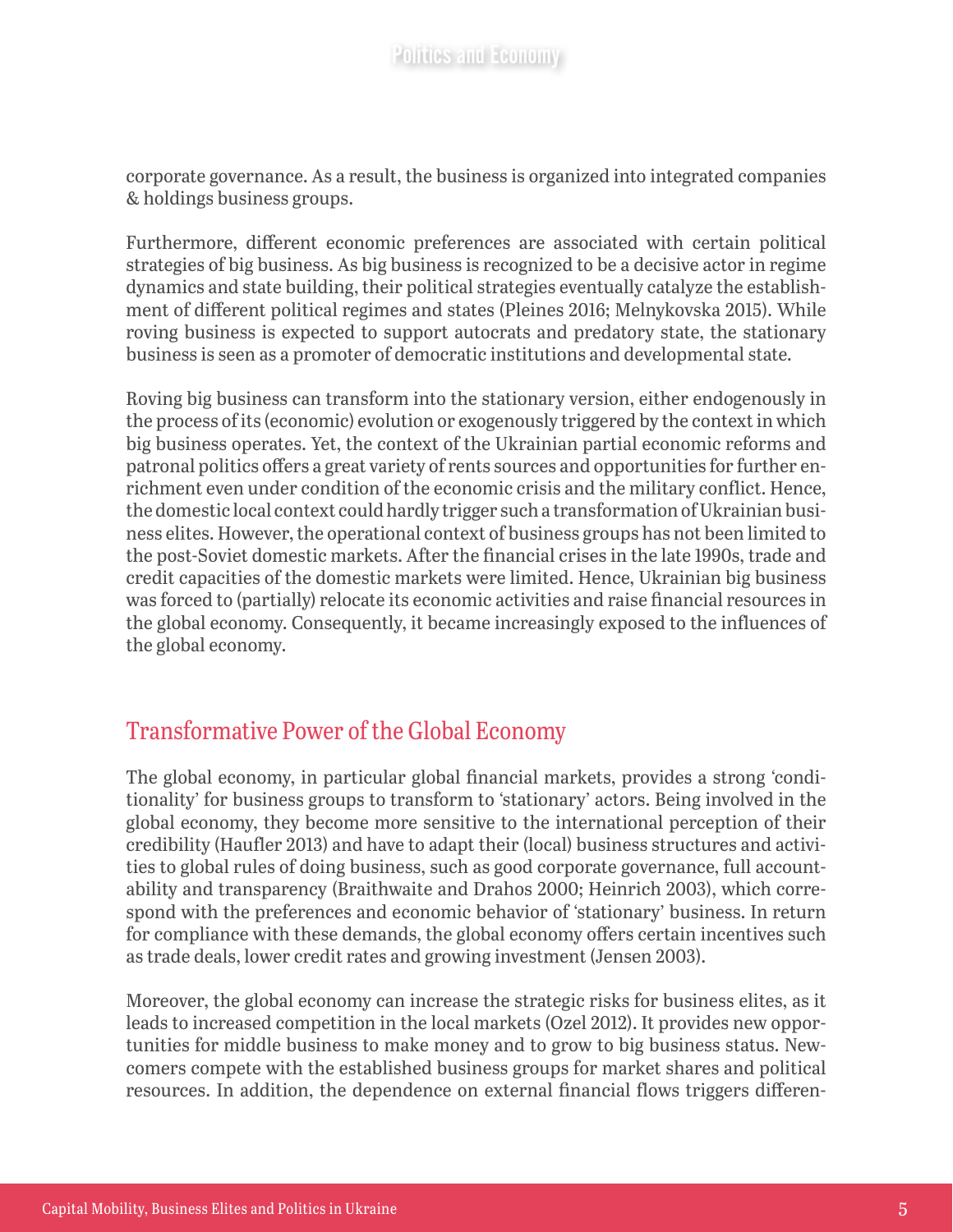tiation of business preferences and increases contestation between business groups (Balmaceda 2013). Hence, compliance with the 'conditionality' of the global economy makes big business groups vulnerable and increases the risk of being overtaken by rival business groups. As a result, business groups are pushed to re-orient their preferences towards capital security.

In addition to the rational mechanisms of cost-benefit calculations, global markets may exert influence through conviction-based mechanisms. Business groups' incorporation into transnational networks and the development of trans-corporate linkages are expected to persuade business groups to change their 'moral world' deliberately (Cowles 2001). Such conviction-based mechanisms request a long time to develop, but can also make rational mechanisms more effective (Way and Levitsky 2007). Thus, such sociological effects can hardly be isolated from the effects driven by strategic cost-benefit calculations.

#### Financial Internationalization of Ukrainian Business Elites and Its Effects

Ukrainian big business companies got involved into the global financial markets after the 1998 financial crisis. They usually attract funds through such international loans, as syndicated loans, issue of Eurobonds and IPO:

- *Syndicated loans* have been the most preferred tool of borrowing. Private external debt made up \$17.5 billion in 2003 (Talavera, Tsapin, and Zholud 2012). E. g., Donetsk-based Azovstal Iron & Steel Works, Ukraine's third-largest metallurgical plant in terms of 2003 revenues owned by Donetsk-based System Capital Management (SCM) of Rinat Akhmetov, secured a \$100 million syndicated loan. By 2010, Ukrainian companies managed to attract about \$32 billion of foreign loans, especially, Ukrainian agrarian companies. E. g., the Kernel Group (close to Yanukovych's family), one of the major agro-companies in Ukraine, attracted about \$220 million in 2007 and about \$81.4 million in 2010. More than \$5.2 billion of corporate debt in the form of international syndicated loans, pre-export financings and project finance deals is due to mature by 2020.
- *Eurobonds* have been initially used by state-owned companies. E.g., oil and gas monopoly Naftogaz Ukrainy as well as its subsidiary Ukrtransgaz and Energorynok issued more than \$1 billion in Eurobonds in 2003 (Cbonds). Corporate Eurobonds were issued after the 2008-2009 crisis and by 2013 amounted about \$4.5 billion in total.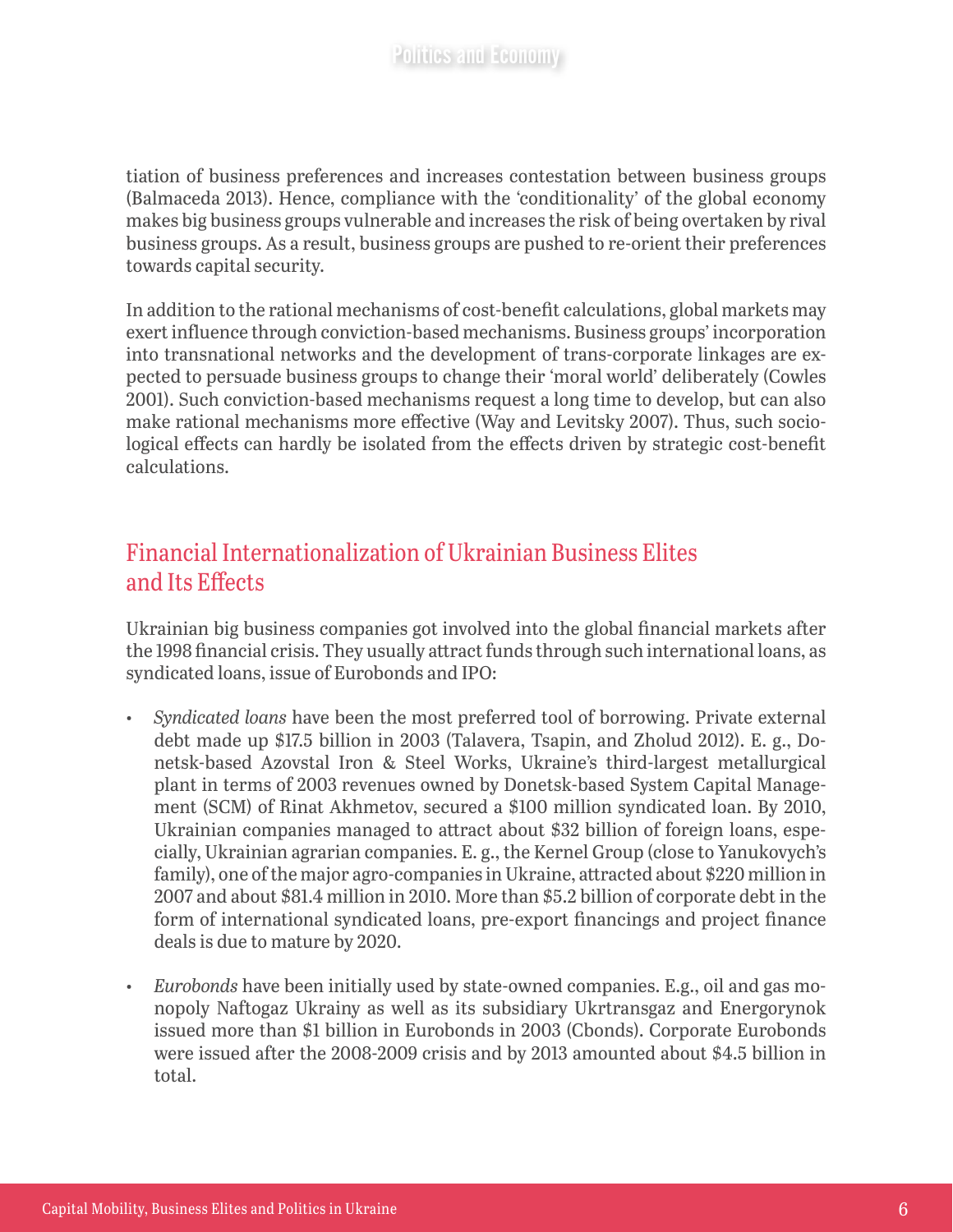• Ukrainian companies have issued 26 *IPOs*, which is the most demanding tool of borrowing at global financial markets. The first IPO was issued by the Capital System Management (SCM) of Rinat Akhmetov in 2005, but its preparations started several years before. Ukrainian big business issues are placed at the London Stock Exchange (LSE), Frankfurt Stock Exchange (FWB) and Warsaw Stock Exchange (WSE).

The SCM holding of Rinat Akhmetov has been a pioneer and frontrunner of the financial internationalization. By contrast, those business groups that profited from shared state ownership, such as group 'Privat' of Ihor Kolomoysky, limited their involvement in the financial markets.

After 2013, due to high political risks, Ukraine's involvement in the global financial markets has come to a stop. No IPOs were issued, although several were in preparation (including Interpipe of Viktor Pinchuk). Ukrainian Eurobonds suffered a sharp selloff, as bondholders expected debt restructuring and lower recovery rates. Ukrainian holdings initiated restructuring negotiations about outstanding syndicated loans that mature in a short-term perspective. The critical financial situation might additionally direct attention of bond- and shareholders to quality of management and good corporate governance.

The improvement in qualities of corporate governance of Ukrainian business holdings is clearly traced back to their financial internationalization. In preparation of international borrowing activities, the structure and the 'boundaries' of Ukrainian business groups became visible; the companies were restructured to improve effective production and management (Pashaver, Verhovodova, and Ageyeva 2007). The most powerful big business groups, such as Pinchuk's Interpipe or Akhmetov's SCM, began to gradually legalize their capital (Matuszak 2012). Ukrainian big business increasingly introduced practices of good governance in their enterprises and optimized the structure of diffuse business groups by establishing integrated companies (Kostyuk et al. 2014). Akhmetov's SCM and Poroshenko's Ukrprominvest were the forerunner thereby (USAID 2011).

At the same time, in the course of financial internationalization Ukrainian big business still heavily relied on rent-seeking (Aslund 2009), especially on budget subsidies (about \$ 0.6 billion in 2000-2003 for metallurgic companies) (Investgazeta 2005). Corporate raiding was a common practice. During Yanukovych's presidency, the big business groups were threatened by the emerging business expansion of 'the family' group, i. e., people who are directly linked to President Yanukovych (such as Yuriy Ivanyushchenko, an MP and a member of the Party of Regions) and his son Oleksandr Yanukovych. The 'family' group was considered the most aggressively operating group in Ukraine in 2010-2013 (Matuszak 2012). In turn, after Maidan those linked to the 'family' became the target of corporate raiding attacks. Rent-seeking activities also remain in place. Even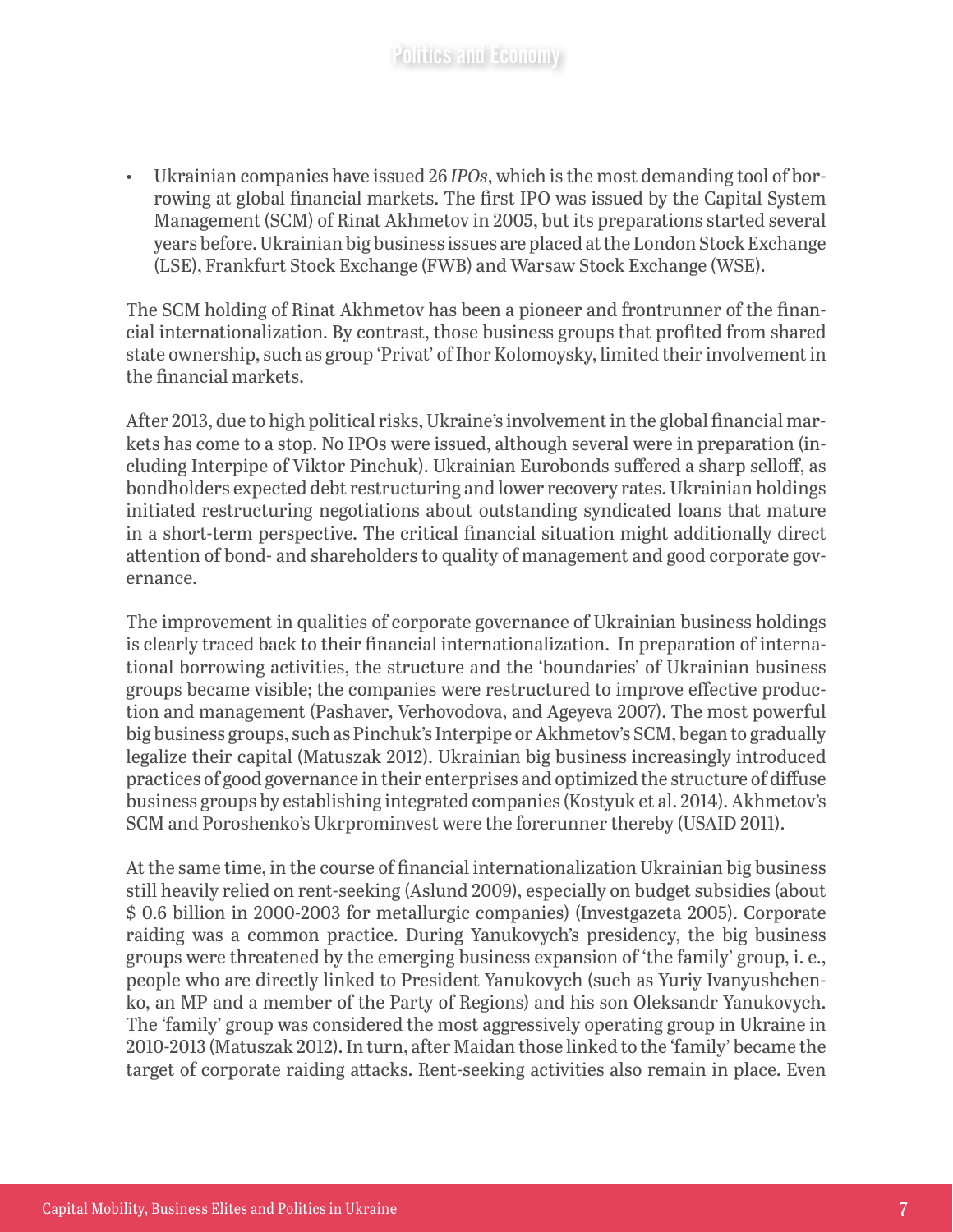Akhmetov's SCM, the frontrunner of financial internationalization, is blamed for prices manipulations in the electricity production and mining sector.

Hence, while the conditionality of the global economy has had some positive effects on transformation of Ukrainian business elites into 'stationary' actors, but it has not completely eliminated the economic behaviors of 'roving' business.

The political strategies of big business, as become especially visible at the revolutionary moment of the Maidan protests and the Revolution of Dignity, were heterogeneous and even inconsistent with the theoretical prepositions. While several groups (e. g., Poroshenko's, Kolomoysky's and Pinchuk's groups) supported mass protest with the dissemination of information in their media outlets and on TV stations as well as publicly condemned Yanukovych's repressions against demonstrators and secretly negotiated with the opposition (e. g., Firtash's group), others remained loyal (e. g., Akhmetov's). This variety of political strategies can also be traced in the voting behavior in parliament in December 2013 - February 2014, when several attempts to solve the conflict – either through increased coercion or compromise with the opposition – by means of new legislation were made (Solonenko 2014). The voting, e. g., on the so-called dictatorial laws in January 2014, demonstrates that there were only a few defections from the pro-presidential majority in the parliament so that the opposition could not bring the president down by constitutional means; and finally, the family cronies in the security services had no exit options and employed hard cohesion means (e. g., torture and killings of protesters). Only after having agreed on a deal with the opposition with foreign negotiators at the table, Yanukovych lost his executive powers and cut the very base of his regime. His regime broke down: the deputies of the Party of Regions defected on a massive scale and the security forces left the presidential buildings without protection.

#### Escape-Loopholes: Devastating Craft of Off-/Onshore Jurisdictions

The transformative power of the global economy can be compromised by off-/onshore jurisdictions. Indeed, to overcome the restrictions on international loan/credit transactions Ukrainian companies often have not obtained loan, credit, etc., or place their shares and Eurobonds directly, but through the companies established in the EU countries (Cyprus, Luxembourg, etc.) or off-/onshore jurisdictions with developed legislation. E.g., all Ukrainian IPOs have been issued indirectly.

Furthermore, the indirect financial internationalization offered the room for continuous rent-seeking activities. The Panama Papers disclosed just a snapshot for how offshore secrecy jurisdictions abroad fuel tax evasion, money laundering and bribe financing, which eventually have eroded state structures, compromise reform processes, and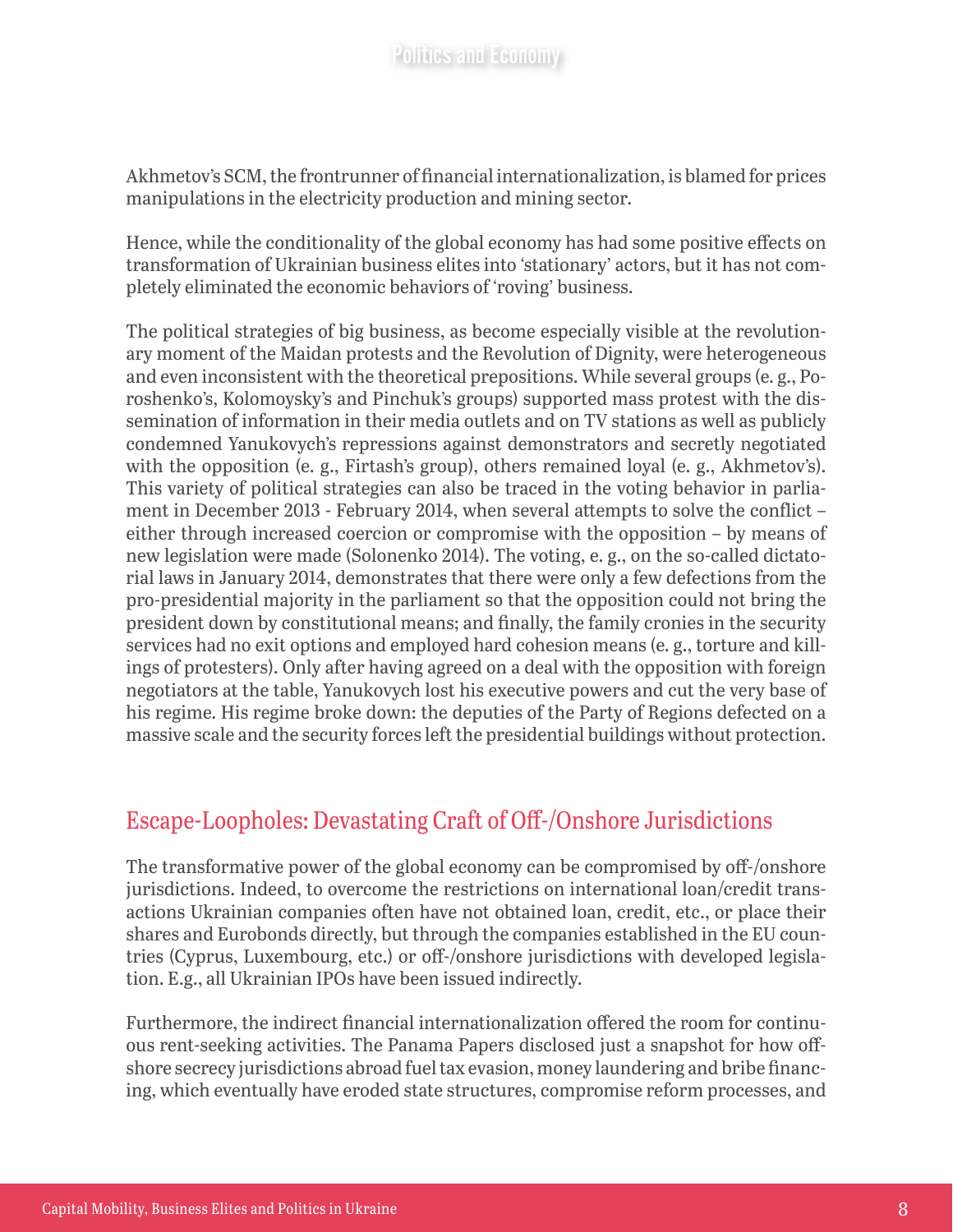boost long-run growth and welfare in Ukraine. Offshores have cost Ukraine between US\$ 117 billion (Global Financial Integrity) and US\$ 67 billion (Tax Justice Network) in revenues, which is about 1.5-2% of its GDP annually (Korablin 2016). Furthermore, the business elites exploit tax havens not only to hide their capital and acquire assets abroad, but also to benefit from institutional arbitrage and security of property rights guaranteed by Western institutions in offshore, while they further corrupt political power and profit from bad governance in Ukraine (Milanovic 2016).

#### Competitive context of Ukrainian politics after Maidan

The implementation of business preferences into political strategies is shaped bt the context oft he domestic politics. Specifically, the strategy choice is determined by resources and capacities available for a business group within a certain nexus model. Such resources and capacities are constituted by ties of a business group with the respective polity and are labeled 'political embeddedness' (McNally and Wright 2010).

Thick embeddedness enables big business to follow utility-maximizing behavior in an attempt to secure its accumulated capital and big business' preferences lead to a cooperative strategy towards an incumbent ruler and his regime. By contrast, if political embeddedness of a business group is sparse (shallow and broad), this group is constrained in its resources and will rather show risk-minimizing behavior. It will seek to weaken the position of rivals in order to avoid a situation in which power is concentrated in the hands of a rival (and more thickly embedded) group that would strip resources away and appropriate the accumulated capital of other groups. Under conditions of sparse embeddedness, a cooperation strategy promises little merits from a distant incumbent and more risks of being overtaken by an incumbent-close business group. Therefore, a business group with sparse embeddedness is expected to opt for a confrontation strategy towards an authoritarian ruler, aimed to counterbalance and hinder the utility-maximizing behavior of a rival business group.

Maidan-protests and the Revolution of Dignity destroyed the hierarchical patronage system that Viktor Yanukovych built during his presidency, reshuffled the constellation of political embeddedness of the business elites and made Ukrainian oligarchy highly competitive.

The change of power in Ukraine following the Revolution of Dignity has had consequences for oligarchic groups associated with Yanukovych, who have been deprived of influence (but remain largely unprosecuted). The hierarchical system of patronal networked centered around former president Yanukovych was eliminated. Yet, those oligarchs who had enriched themselves earlier and did not belong to the "core family"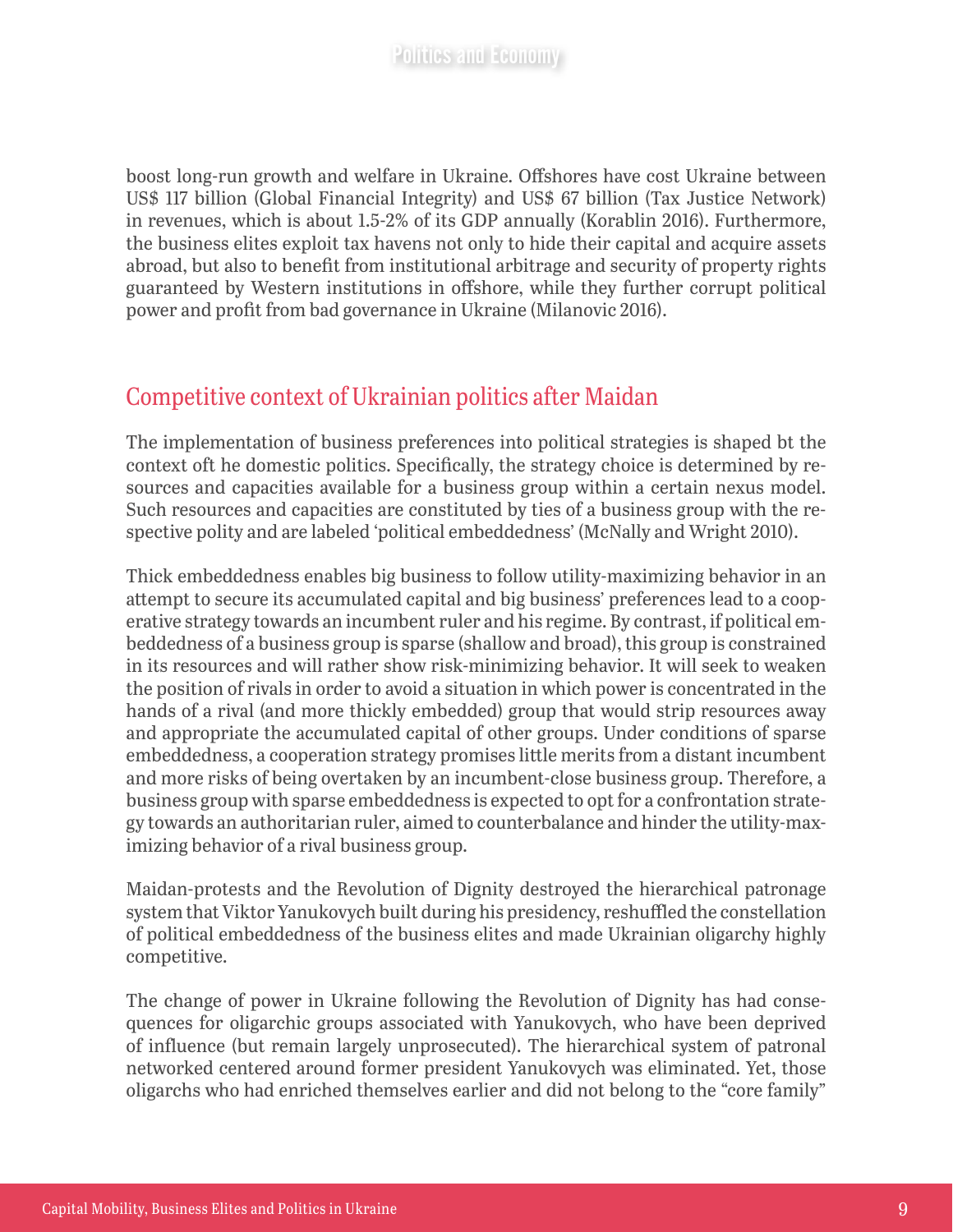remained on the scene and soon adapted to a new political setting, developing political connections to two power centers in the executive: President Petro Poroshenko and his block and the circle of the former prime minister Arseniy Yatsenyuk and his People's Front party. These two power centers in the executive persist despite the establishment of a new government headed by president's ally Volodymyr Groysman in mid-April 2016.

Still, the new political connections of the 'old' business elites are tactical and thus unstable. Therefore and although today Poroshenko seeks to engage big business groups into close ties with the presidency and create his own patronage system, business groups have continued diversifying their ties – either by supporting other coalition partners or financing their own – old and new – party projects.

In particular, Ukrainian big business continues to count on its ties in parliament. Akhmetov's and Firtash's business groups, which were politically bound to the person of Yanukovych and his Party of Regions, have re-shaped their political embeddedness in the parliament to secure their capital and adjust their production processes and economic activities (primarily situated in the Donetsk and Luhansk regions) to the military conflict. While Akhmetov remains the main supporter of the Oppositional Block (coming out of the former Party of Regions), Firtash has diversified by additionally supporting the Radical Party and UDAR.

To counterbalance Parliament, Poroshenko seeks to develop the system of presidential patronage. Poroshenko started with the establishment of an 'inner circle'. The new political office has allowed him to appoint his close associates and business partners to those government positions and state agencies under his control: Volodymyr Groysman as then Chairman of Parliament; Boris Lozhkin as then head of the Presidential Administration; Ihor Kononenko led the President's fraction in Parliament and is said to control the office of Prosecutor General; Volodymyr Hrytsak heads the Security Service of Ukraine; Valeriya Hontareva heads the National Bank; and Konstantin Hryhoryshyn (while not personally the Energy Minister) was blaimed to have a superior grasp on Ukraine's position in energy markets through his representatives in the Ministry of Energy. In return for their loyalty, the members of this inner circle are said to receive priority access to rent sources in the course of the presidential war on oligarchs.

In fact, Poroshenko relies not only on carrots, but combines them with sticks to engage the largest Ukrainian business groups in the presidential system of patronage. He started with a 'war' on Kolomoysky, who had gained popular support as governor of the Dnipropetrovsk region. In spring 2014 Parliament passed amendments to the law on joint stock companies that lowered the number of shareholders required to be present for a quorum in order to take votes at general meetings of shareholders. The new regulation deprived Kolomoysky of control over Ukrnafta, an oil company in which he is a minority shareholder. At the same time, Oleksandr Lazorko, Kolomoysky's associate and chief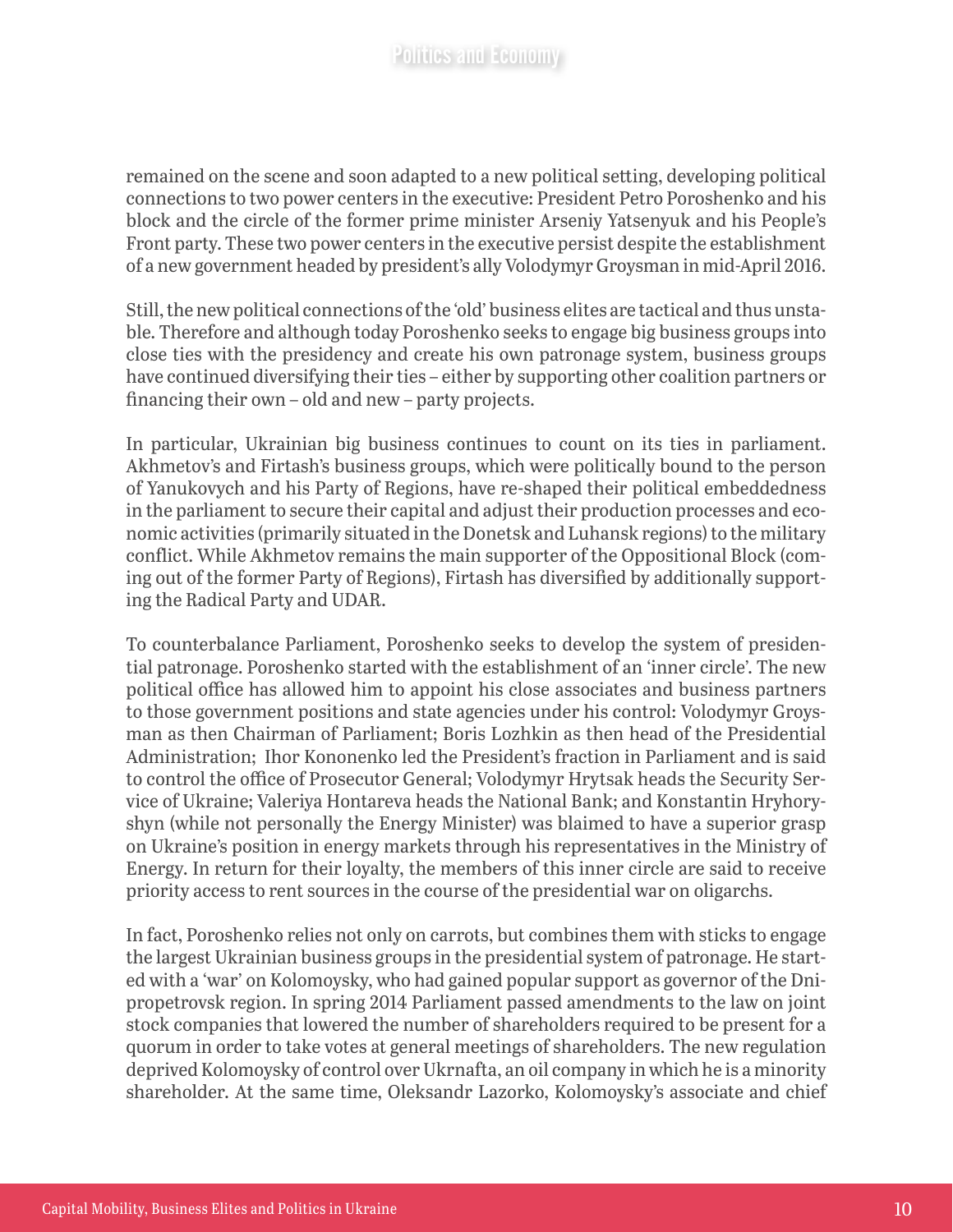executive of the state-owned oil pipeline operator Ukrtransnafta, was removed by the government. After the armed attempt to keep these companies under his control, Kolomoysky lost the position of governor. A court case was also opened against his close ally Hennadiy Korban. Similarly, Firtash lost his control over several chemical enterprises, including Odessa Sea Port; the law to break his monopoly over Ukraine's domestic gas sector was passed; his associate Valentyn Nalyvaichenko was dismissed as the head of the Security Service of Ukraine and several members of the Radical Party were arrested after the party withdrew from the pro-presidential coalition (Olszaski 2015). Akhmetov tried to pressure the government on coal prices by staging protests of mine workers in Kyiv, but with little success (Vinnichuk 2015a). Against the management of his power company DTEK criminal cases were opened; the government changed the energy prices and a court decision reversed the privatisation of the electric and thermal energy producing company 'Dniproenergo'. All these actions were assumed to be means of political pressure on Kolomoysky, Firtash, and Akhmetov used by the President (Kalachova 2015; Mostova 2015). As a result, these business groups indicate their willingness to cooperate and in fact threat of the use of 'sticks' diminishes: criminal cases are halted or closed and new laws remain without real implementation (Samofalov and Musaeva-Borovyk 2015).

However, the cooperation is still limited and a certain level of confrontation persists. Some business groups seem more ready to get involved in informal negotiations with the executive: Firtash can use his ties with the 'UDAR' party (a part of Poroshenko's bloc) to bargain with Poroshenko, while Akhmetov is said to be developing closer ties to Yatsenyuk (Samofalov 2015). Other business groups are in no hurry to join Poroshenko's camp. Rather, they further seek to strengthen their political embeddedness independently of the presidential executive. In particular, Kolomoysky went further, staging a public confrontation with the President and launching several new party projects, such as 'Ukrop' and 'Vidrodzhennya' (Samofalov and Musaeva-Borovyk 2015). Furthermore, the business groups that were not involved in Yanukovych's patronage system are back in politics with the aim of accessing new rent sources and contribute to competition of the business elites. E.g., Mykola Martynenko (who lost his mandate, however) and Andriy Ivanchuk, by financing the People's Front of Yatsenyuk, have entered parliament on this party list. Moreover, new groups of agriculture-oriented or IT business elites are in the making and developing their political connections.

Overall, a new model of state-business relations is in the making. It is diffuse, as it involves several power centers and new business elites. Under these conditions, big business groups diversify their risk by developing ties with different political actors, which in turn led to both limited cooperation as well limited confrontation of the business elites.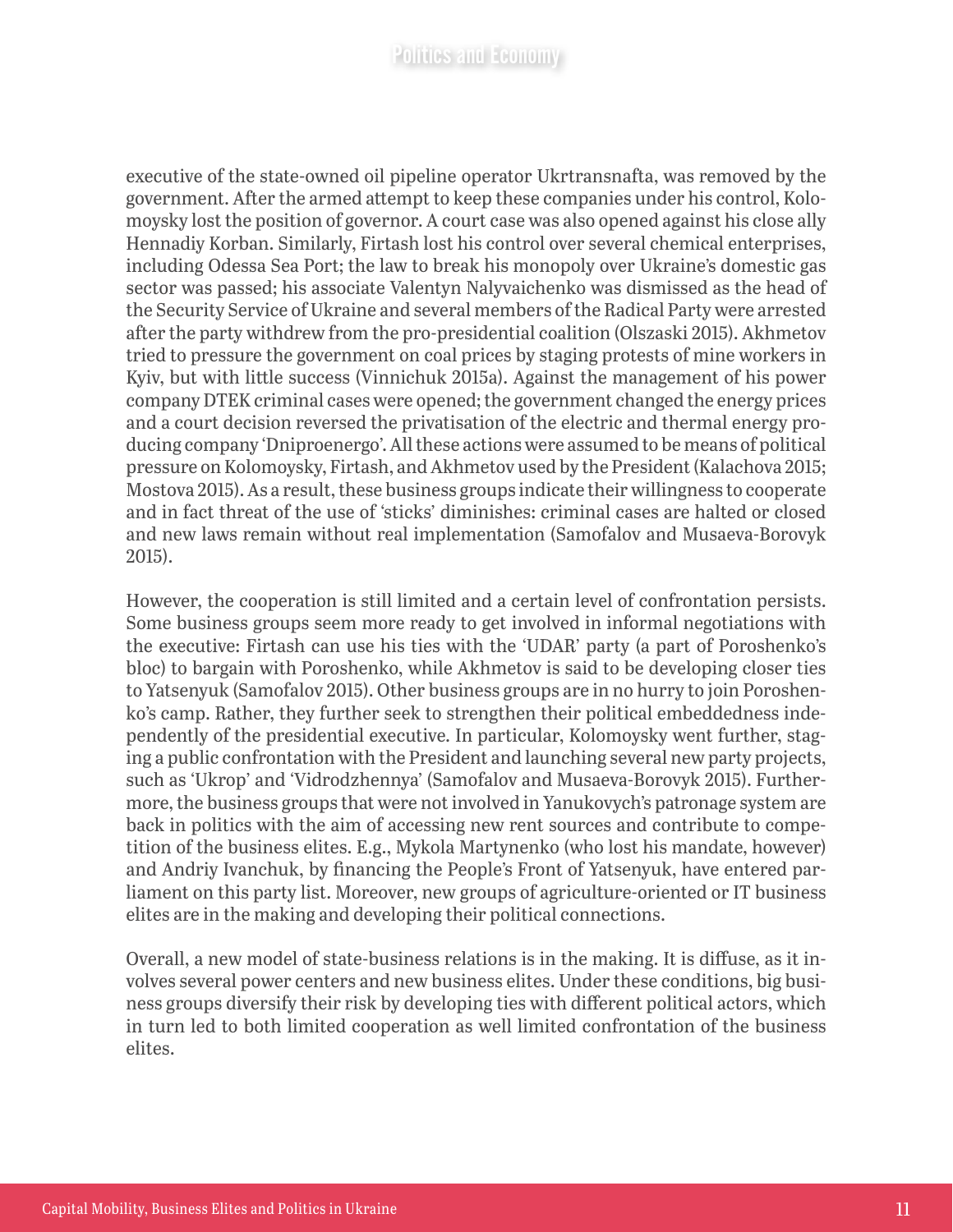#### **Conclusions**

The paper provides three takeaways. Firstly, the conditionality of the global economy makes Ukrainian business holdings comply with international standards of transparency and accountability and eventually generate the transformation of these holdings from 'robber barons' to Western-style capitalists. Secondly, the transformative power of the global economy is compromised by escape loopholes provided by off-/onshore jurisdictions. And lastly, the local political networks of the big business also compromise the transformative power of the global markets by shaping the political strategies of the business holdings.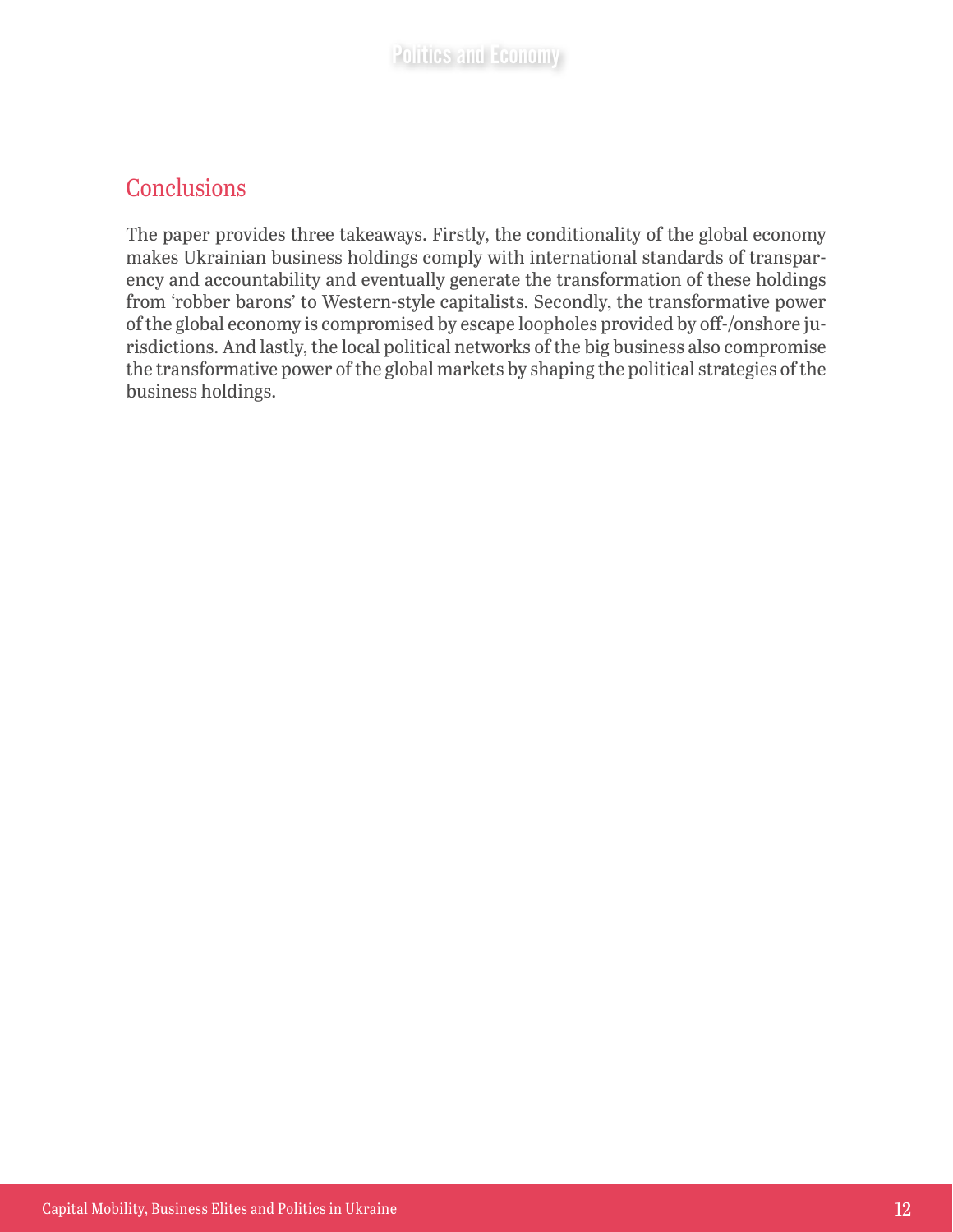## **REFERENCES**

- Abrams, Neil A., and M. Steven Fish. 2016. 'Dethroning Ukraine's Oligarchs: A How-To Guide', *Foreign Policy*, June 13.
- Aslund, A. 2009. *How Ukraine Became a Market Economy and Democracy* (Peterson Institute).
- Balmaceda, Margarita M. 2013. 'Privatization and elite defection in de facto states: The case of Transnistria, 1991–2012', *Communist and Post-Communist Studies*, 46: 445-54.
- Bilousova, Natalia. 2015. 'Firtash's vector. Notes from the Vienna forum "Ukraine Tomorrow"', *The Day Newspaper, 12 March,* http://www.day.kiev.ua/en/article/economy/firtashs-vector.
- Braithwaite, J., and P. Drahos. 2000. *Global Business Regulation* (Cambridge University Press).

Cbonds. [www.cbonds.ru](http://www.cbonds.ru).

- Cowles, Maria G. . 2001. 'The Transatlantic Business Dialogue and Domestic Business-Government Relations.' in Maria G. Cowles, J. Caporaso and T. Risse (eds.), *Transforming Europe, Europeanization and Domestic Change* (Cornell University Press: Ithaca. NY).
- Haufler, V. 2013. *A Public Role for the Private Sector: Industry Self-Regulation in a Global Economy* (Carnegie Endowment for International Peace).
- Heinrich, A. . 2003. "Globale Einflüsse und die Corporate Governance des russischen Erdöl und Erdgassektors." In *Arbeitspapiere der Forschungsstelle Osteuropa* Bremen.
- Investgazeta. 2005. pp. 12 April.
- Jensen, Nathan. 2003. 'Democratic Governance and Multinational Corporations: The Political Economy of Foreign Direct Investment', *International Organization*, 57: 587-616.
- Kalachova, Halyna. 2015. 'Oleksandr Bodnar: Pochavsia prozes pererozpodilu vlasnosti mizh oligarhamy', *Ekonomichna Pravda, 14 April,* [http://www.epravda.com.ua/publica](http://www.epravda.com.ua/publications/2015/04/14/538305/view_print/)[tions/2015/04/14/538305/view\\_print/](http://www.epravda.com.ua/publications/2015/04/14/538305/view_print/)
- Kostyuk, Alexander, Markus Stiglbauer, Patrick Velte, Yuliya Lapina, and Dmitriy Riabichenko. 2014. 'Corporate Governance in Ukraine: Major Standards and Emerging Trends.' in Sabri Boubaker and Duc Khuong Nguyen (eds.), *Corporate Governance in Emerging Markets* (Springer Berlin Heidelberg).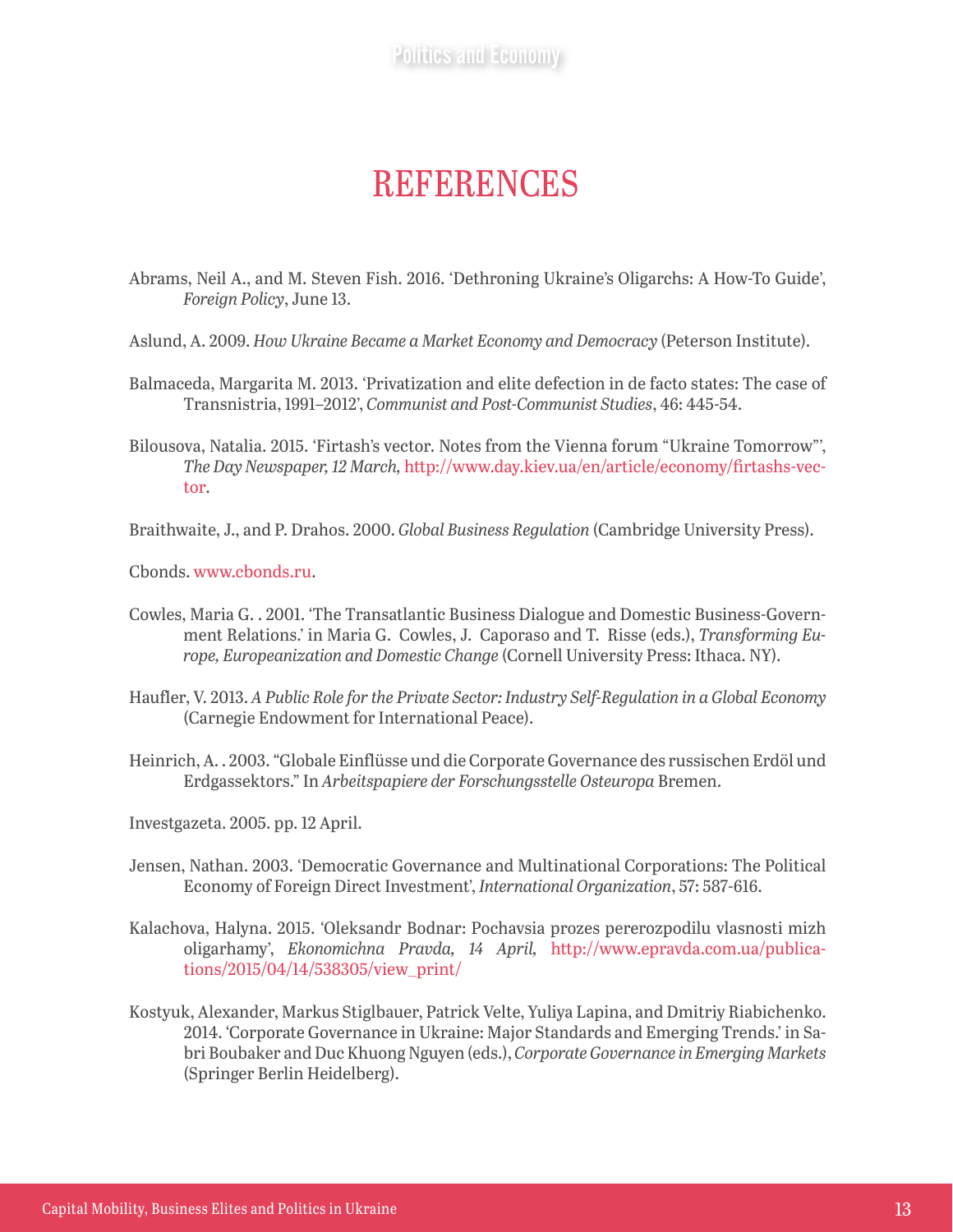- Lough, John, and Iryna Solonenko. 2016. "Can Ukraine Achieve a Reform Breakthrough?" In *Research Paper*. London: Ukraine Forum, Chatham House.
- Matuszak, Slawomir. 2012. *The Oligarchic Democracy The Influence of Business Groups on Ukrainian Politics* (OSW - Centre for Eastern Studies: Warsaw).
- McNally, Christopher A., and Teresa Wright. 2010. "Sources of social support for China's current political order: The "thick embeddedness" of private capital holders." *Communist and Post-Communist Studies* no. 43 (2):189-198.
- Melnykovska, Inna. 2015. "Explaining the dynamics of the post-Soviet hybrid regimes from the perspective of neo-institutionalism: big business and regime change in Ukraine and Russia." In. Berlin.
- Mostova, Yilya. 2015. 'Butva shuroloviv', *Dzerkalo Tuzhnya, 18 September,* [http://gazeta.zn.ua/](http://gazeta.zn.ua/internal/bitva-krysolovov-_.html) [internal/bitva-krysolovov-\\_.html.](http://gazeta.zn.ua/internal/bitva-krysolovov-_.html)
- Musaeva-Borovyk, Sevgil. 2014. 'Korotke zamykannya. Oligarhy u dvoboyi za energetychnyy rynok', *Ukrainska Pravda, 26 December,* [http://www.pravda.com.ua/arti](http://www.pravda.com.ua/articles/2014/12/26/7053390/view_print/)[cles/2014/12/26/7053390/view\\_print/](http://www.pravda.com.ua/articles/2014/12/26/7053390/view_print/).
- Olszaski, Tadeusz A. 2015. 'A trial of strength in Ukrainian politics after the head of the special services resigns', *OSW Analyses*.
- Ozel, Isik. 2012. 'Is it none of their business? Business and democratization, the case of Turkey', *Democratization*: 1-36.
- Pashaver, O. J., L.T. Verhovodova, and O.O Ageyeva. 2007. *Velykyy ykrayinskyy kapital: vzayemovidnosyny z vladoyu i suspilstvom* (Duh i litera: Kyiv).
- Pleines, Heiko. 2016. 'Oligarchs and Politics in Ukraine', *Demokratizatsiya: The Journal of Post-Soviet Democratization*, 24: 105-27.
- Samofalov, Andriy. 2015. 'Operation 'deoligarhisaziya'. Yak Poroshenko vykonav nayguchnishu obiziyanku 2015', *Ukrainska Pravda, December 24*
- Samofalov, Andriy, and Sevgil Musaeva-Borovyk. 2015. 'Oligarchy idut vabank. Yak Kolomoysky i Akhmetov voyuut z Poroshenkom', *Ukrainska Pravda, 15 September,* [http://www.prav](http://www.pravda.com.ua/articles/2015/09/15/7081344/)[da.com.ua/articles/2015/09/15/7081344/](http://www.pravda.com.ua/articles/2015/09/15/7081344/).
- Solonenko, Iryna. 2014. 'Power Strategies The Oligarchs and the Revolution in Ukraine', *Osteuropa*, 64: 197-216.
- Talavera, Oleksandr, Andriy Tsapin, and Oleksandr Zholud. 2012. 'Macroeconomic uncertainty and bank lending: The case of Ukraine', *Economic Systems*, 36: 279-93.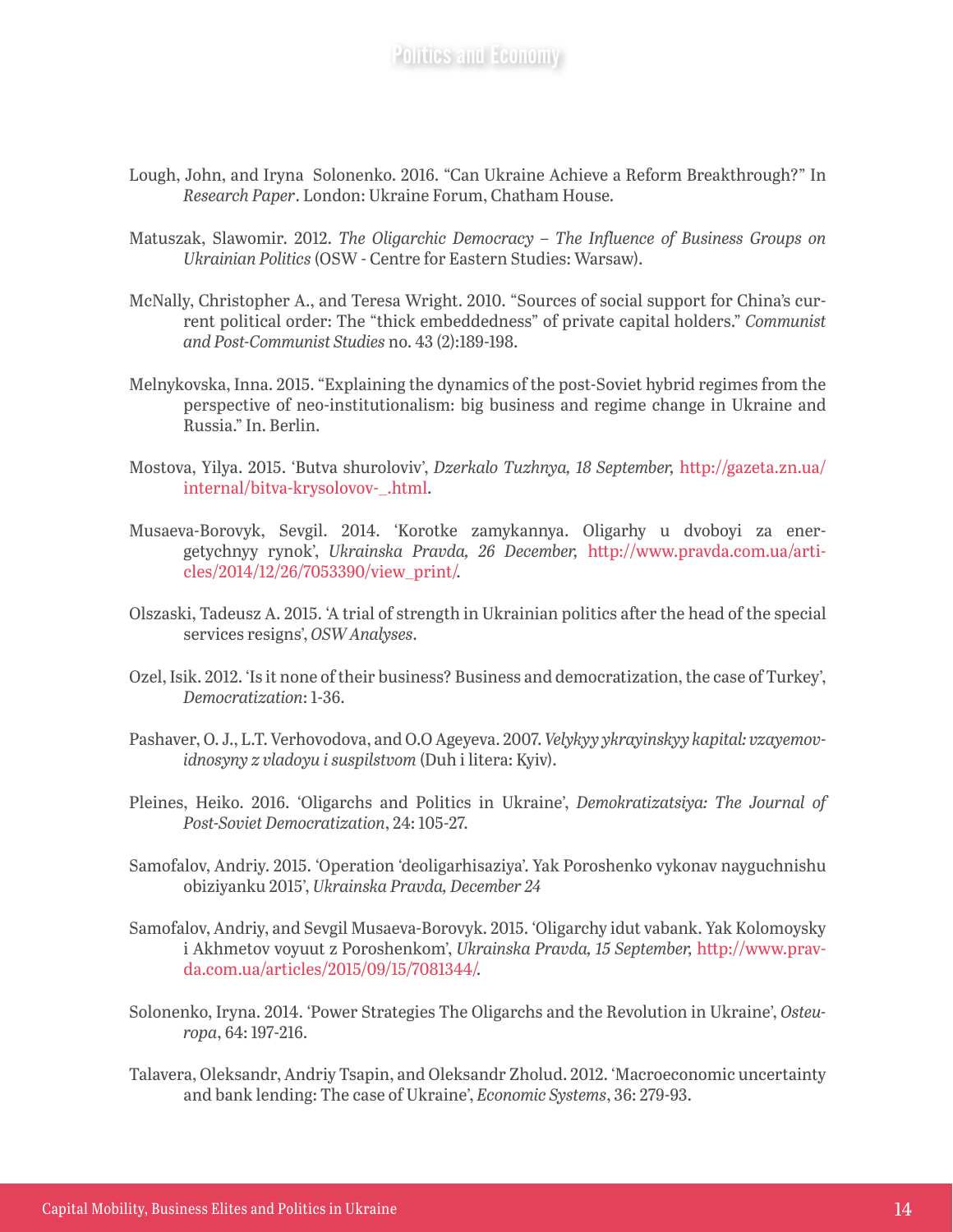USAID. 2011. "Corporate Governance in Ukraine. Passing go." In.

- Vinnichuk, Yuriy. 2015a. 'Akhmetov razvernul ugolnyy front', *Insider, 3 April,* [http://www.thein](http://www.theinsider.ua/business/akhmetov-razvernul-ugolnyi-front/)[sider.ua/business/akhmetov-razvernul-ugolnyi-front/](http://www.theinsider.ua/business/akhmetov-razvernul-ugolnyi-front/).
- ———. 2015b. 'Korporativnaya Semya Poroshenko', *Insider, 20 December,* [http://www.theinsid](http://www.theinsider.ua/business/korporativnaya-semya-poroshenko/)[er.ua/business/korporativnaya-semya-poroshenko/](http://www.theinsider.ua/business/korporativnaya-semya-poroshenko/).
- Way, Lucan A., and Steven Levitsky. 2007. 'Linkage, leverage, and the post-communist divide', *East European Politics and Societies*, 21: 48-66.
- Wilson, Andrew. 2016. "Survival of the richest: How oligarchs block reform in Ukraine." In *Policy Brief*. European Council on Foreign Relations.